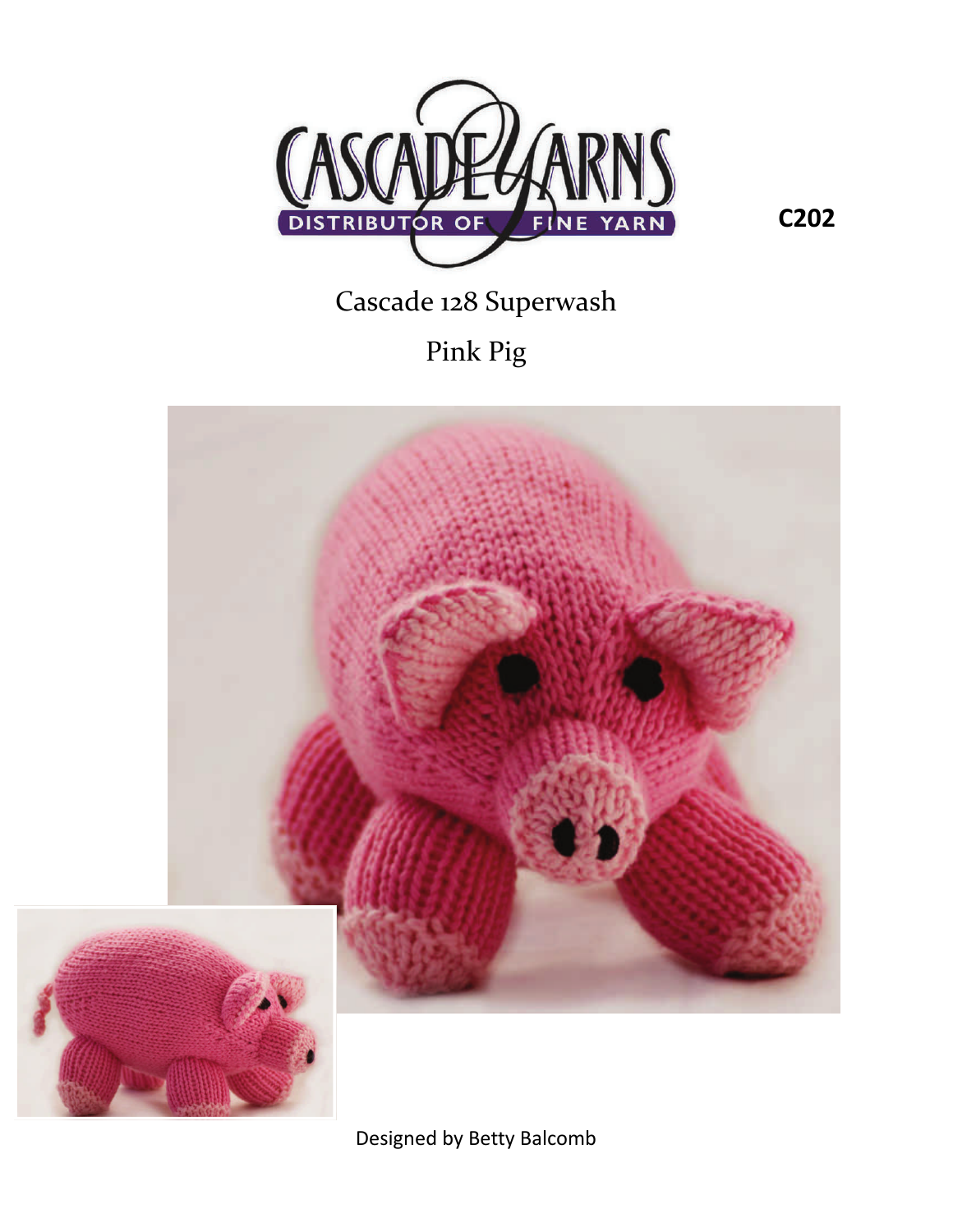## CASCADE 128 PINK PIG

If you can knit a sock, you can make this charming stuffed pig. If you've never knit socks, this is a great in‐ troduction to knitting in the round on double point needles. Many experts recommend starting big before going small. This is a classic example of rather long directions for a very easy project. I have been very ex‐ plicit.

**Materials:** 1 100 gram skein of Cascade 128 Superwash yarn, Color #901, hot pink, 1 100 gram skein of Cas‐ cade 128 Superwash yarn, Color #1963, pale pink. Size 10 double point needles, size I crochet hook, or size required to obtain gauge. Scrap of any black yarn. Polyfil or other stuffing.

**Gauge:** 4 stitches per inch. NOTE: Gauge is not real critical with a stuffed pig but be sure that your fabric is tight enough that the stuffing won't leak through.

## **Glossary:**

**Kfb** – Knit into the front and back of a single st, 1 st inc'd

**W&T** – On knit row, pull yarn forward as if to purl next st, slip next st on left needle purlwise, wrap yarn around st and to back as if to knit, slip st back to left needle, turn to work back the other way without com‐ pleting row. On purl row reverse the knit technique, pull yarn back as if to knit next st, slip next st on left needle purlwise, wrap yarn around st and to front as if to purl, slip st back to left needle., turn to work back the other way without completing row.

## **DIRECTIONS:**

Tail: Using pale pink yarn, crochet a chain of 14 sts. Single crochet into 2<sup>nd</sup> chain from hook and each chain to end. A single row of crochet will curl all by itself. The rest of the pig is knit, no more crocheting. Cut pale pink yarn.

**Body:** Switch to hot pink and dpns. Insent needle into st on hook, pick up 2 more sts along the end of the tail. Slide the 3 sts to the right side of the needle, pull yarn behind sts and knit the 3 sts as if to make an I‐ cord. Slide the sts again but this time K1, M1, K1, M1, Kfb (6 sts). Slide the sts again, and K 1 row. Slide again, but now go to more needles and continue working in the round from here on. \*With an empty nee‐ dle, K1, M1, K1, M1, rep from \* 2 more times (4 sts on each of 3 needles). Join in the round and K 1 row even. On next round, K2, M1 2 times on each needle (18 Sts). K 1 row even. On next round, K3, M1 2 times on each needle (24 Sts). Continue in this manner with 1 more st between incs, inc'g 6 sts every other round until there are 20 sts on each of 3 needles, 60 in all. Work even on the 60 sts until body measures about 5" from last.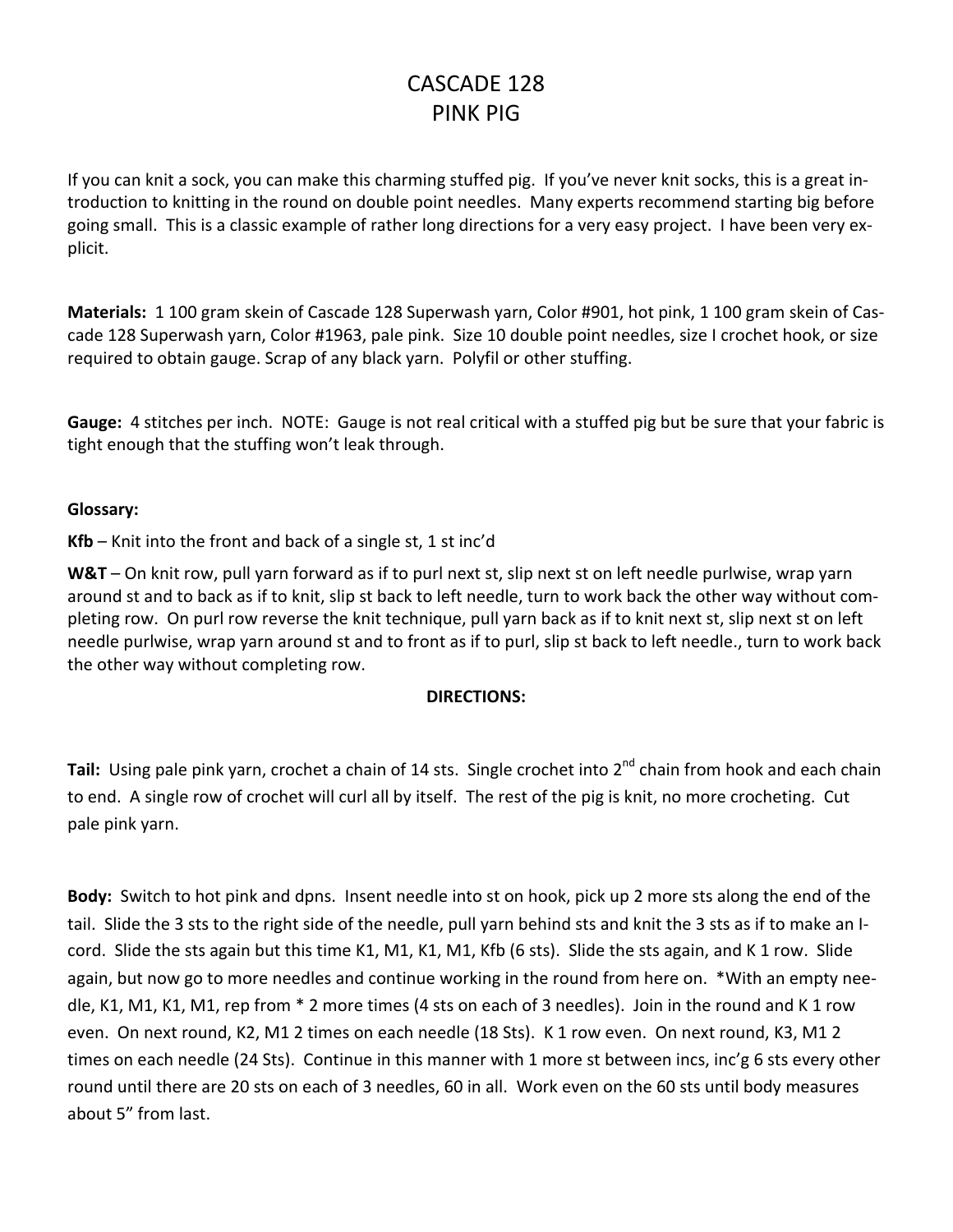**Stuffing:** Before starting decs, stuff the body. First pull all tails inside and secure them. Go ahead and tie knots, this is the exception to the never tie knots rule. I stuff it about 1/2‐way with polyfil and then scrunch up a couple of plastic grocery bags and embed them in the middle of the stuffing. The plastic bags provide a great crinkly noise when the animal is squeezed and I feel sovirtuous for reusing soome plastic bags that would live in a landfill for all eternity.

**Head:** Now dec for head as follows: K8, K2tog 6 times, K 1 round even, K7, K2tog 6X, K 1 round even. Continue in this manner with 1 less st between decs, dec'g 6 sts every other round until there are 6 sts. Add more stuffing as you get close to the end. Cut yarn leaving about a 9" tail. Thread yarn onto tapestry needle, pass it through the 6 sts and pull tail tight.

**Ears:** If you have ever made a short row heel, you will find these ears very familiar. They are essentially little heels flattened. With pale pink,CO 11 sts. K 1 row, P 1 row. Next row: K10, W&T. Next row: P9, W&T, then continue with K8, W&T, P7, W&T, etc. until every st has been wrapped except the very center st. Cut yarn and finish ear with hot pink. Now reverse what you've just done. Next row: K2, W&T, then P3, W&T, etc until all sts have been wrapped twice. (Note: I do not pick up the wraps, they make a nice edge to ears) Work 2 more rows on the 11 sts and BO. Leave a nice long tail for sewing on the ears. Before sewing on the ears I sew the bottom closed and close up the small gaps from working the first and last 2 rows even. Flatten the ears, curve them slightly and sew them to the head about an inch apart and just in front of the 2<sup>nd</sup> decrease. I sew them to the head both front and back to make them sit up well and be very secure.

**Snout:** With pale pink, CO 3 sts, slide the 3 sts to the right side of the needle, pull yarn behind back of sts and knit the 3 sts as if to make an I‐cord. Slide the sts again but this time K1, M1, K1, M1, Kfb (6 sts). Slide the sts again and K6. Slide the sts one more time, but now go to more needles and continue working in the round from here on. \*With an empty needle, K1, M1, K1, M1, rep from \* 2 more times (4 sts on each of 3 needles). Work 1 round even, then rep increases just as descrived above for body up to 18 sts. K 1 round even and then P 1 round. Cut pale pink, attach hot pin and knit 5 rows even on the 18 sts and BO. Stuff snout and sew it right onto the middle of the gathered in end. Run any tails inside the pig.

**Feet:** Feet are made exactly like the snout except work 10 rounds after changing to hot pink. To attach the feet, I lay the pig in my lap upside down and marked the four spots (by tying a little piece of yarn onto a st) where the feet would go being sure that the 4 marks are forming an even rectangle with about 2-1/2' between them side to side, and 3-1/2" front to back. They will be closer than this since the marks fall in the center of the feet not at the inside edges.